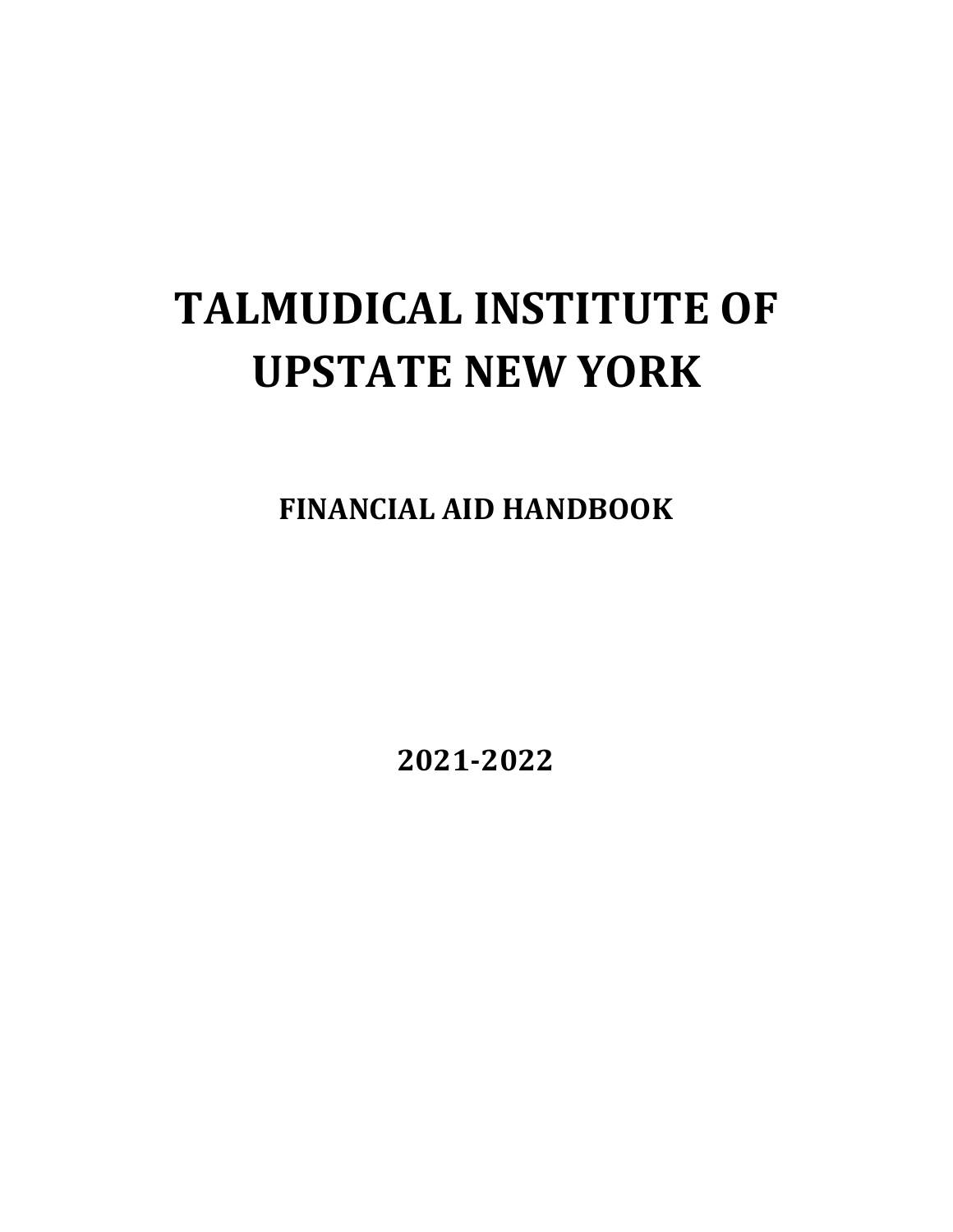# **TALMUDICAL INSTITUTE OF UPSTATE NEW YORK**

#### **FINANCIAL AID**

TIUNY utilizes the services of Higher Education Compliance and Management, a financial aid consulting firm with many years of experience in the field. TIUNY offers a variety of federal and state financial aid programs to its students. Higher Education Compliance and Management oversees administration of the programs.

Any student who has difficulty in meeting his educational costs at TIUNY should contact Ms. Carol Bronson, Financial Aid Administrator to learn about the options available to him. These may include grants, scholarships and deferred payment plans.

The financial aid office, which is open during regular business hours, will make a determination as to the expected amount to be paid by the student and his family, and will evaluate what federal and state aid, if any, may be available to the student.

Financial aid packages that may be offered to students include grants. The school may also offer financial assistance in the form of institutional scholarships to needy students as long as scholarship funds are available. Eligibility for federal programs is determined by an evaluation of the student's financial need, based strictly on the formulas developed by the Department of Education.

A student's financial need is determined by subtracting the contributions expected from the student and his parents from the total cost of education. The total financial aid awarded to a student, usually cannot exceed the student's need. This process is explained in greater detail below.

In order to qualify for federal financial aid programs, a student must:

- be enrolled in an eligible program;
- be a U.S. citizen, permanent resident of the U.S., or eligible non-citizen;
- utilize all assistance funds for education-related expenses;
- maintain satisfactory progress toward completion of a program of study;
- be a high school graduate or the recognized equivalent;
- sign the certification statement that he does not owe a refund to any Title IV program, and is not in default on any Title IV loan. This certification is located in step seven of the FAFSA.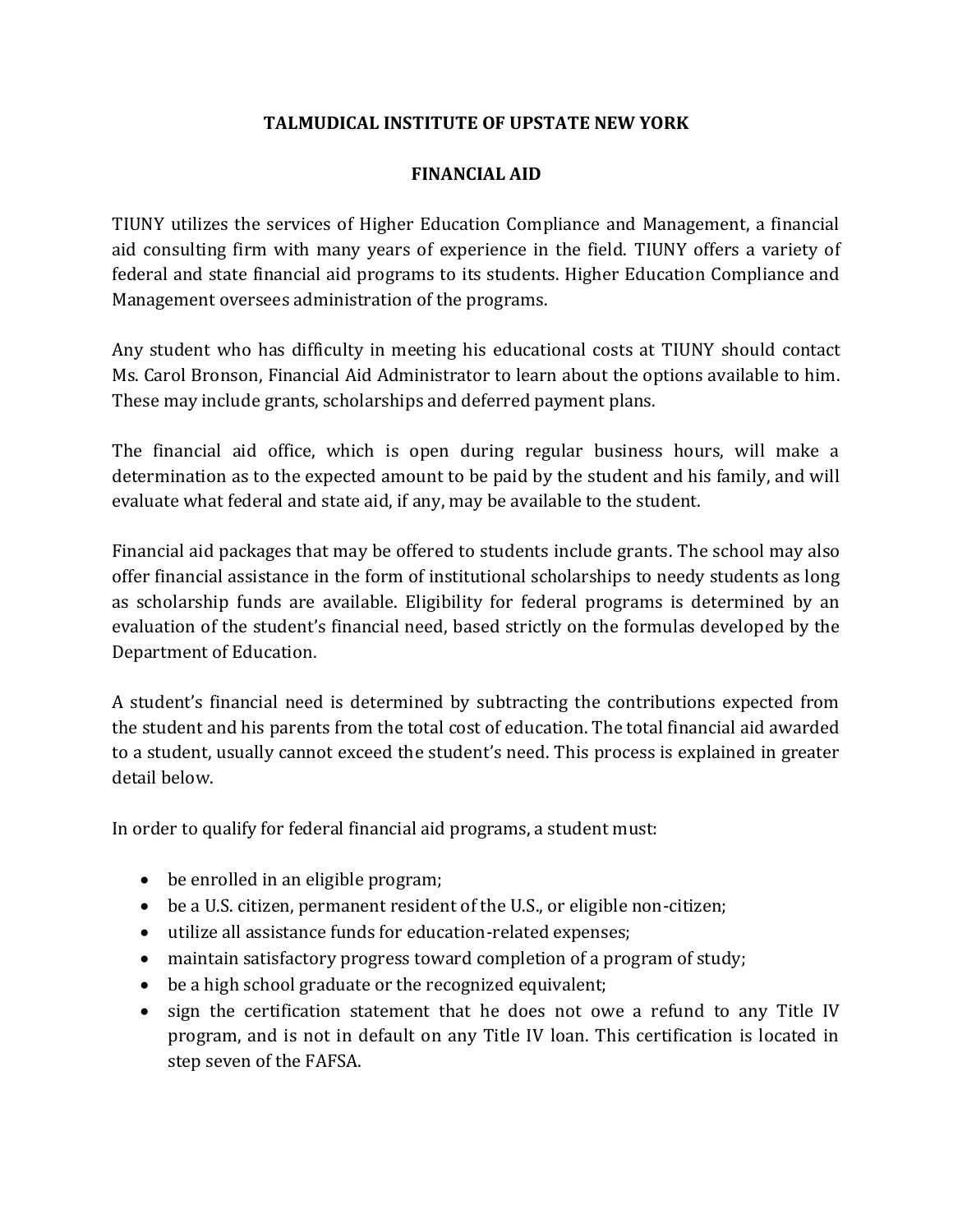#### APPLYING FOR FINANCIAL AID

To apply for financial aid, a prospective student should complete a Free Application for Federal Student Aid (FAFSA). This form is available at the financial aid office. Alternatively, the student can submit the application through FAFSA on the Web at [www.FAFSA.ed.gov.](www.FAFSA.ed.gov)

Students may be required to supply additional documentation, such as Tax Returns/IRS Tax Transcripts or Verification Worksheets, to verify the information reported on the FAFSA.

Awards are made for one academic year at a time, and are not automatically renewable. Students must reapply each year before the appropriate deadline.

### FINANCIAL AID NEED

Title IV federal program eligibility is based on a process called Needs Analysis. The following is a brief explanation of Needs Analysis.

First, a determination is made as to whether the students are independent or dependent on their parents. There are several factors that are taken into account. Students should carefully read the FAFSA and its instructions. Should the students have questions determining their status, the financial aid staff can provide further explanation.

If the student is determined to be dependent on his parents, a parental contribution is assessed. This is the amount that the parents are expected to pay, based on their income and available assets. Allowances are made for expenses such as living allowance based on family size, taxes paid, and the number of children in college.

The students themselves are expected to contribute towards their education, using their earnings, if applicable. The students' assets (such as savings) are generally considered to be available for the purpose of their education and are expected to be divided among their years of post-secondary education.

The Parental Contribution, where applicable, is added to the Student Contribution, to yield the Expected Family Contribution (EFC). Expenses beyond those listed above may be considered under a process known as Professional Judgment. This process can be initiated by parent or student request after the student's initial eligibility has been determined. Then, the students and/or parents would submit documentation of unusual expenses, such as tuition paid for siblings or medical expenses. These expenses can be taken into account by the financial aid staff to produce an adjusted EFC.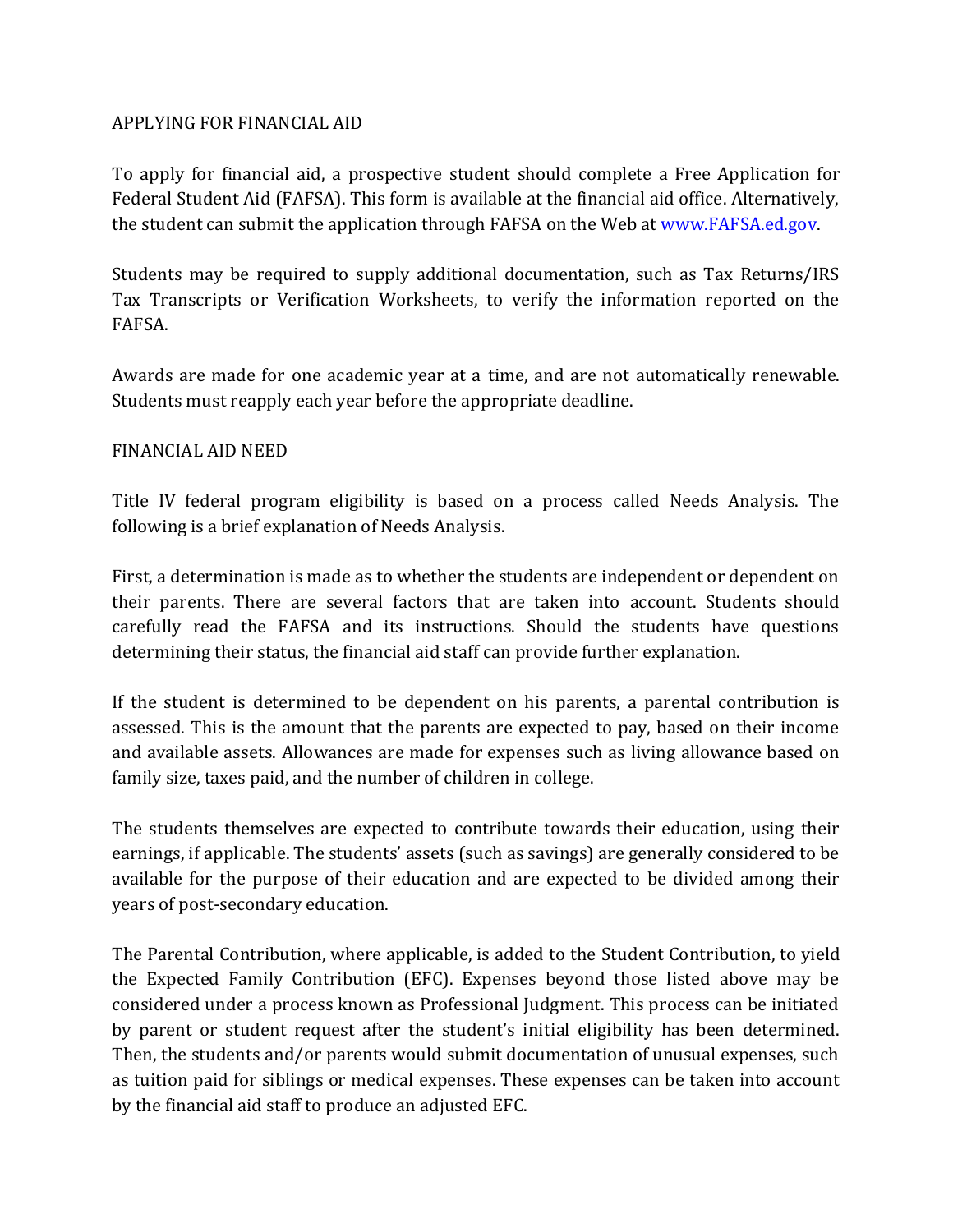The student's budget or cost of education is calculated based on tuition and fees plus a standard allowance for living expenses, which depends on whether the student lives on campus, with his parents, or has other arrangements.

The EFC is then subtracted from the student's total budget. The result is known as the student's "need". This concept of need is the foundation of financial aid. Students who exhibit need and apply on time will probably be awarded aid.

### APPLICATION DEADLINE

While applications for Pell Grants may be processed until June 30, 2022, students may be required to submit their application earlier, as the application must be processed while the student is still eligible. Students are urged to submit their applications as early as possible. Late submissions may delay the processing of a student's application. More important, the funds for some programs are limited and will be distributed with priority given to those students who submit their application in a timely fashion.

Students may be required to update certain types of information that they have entered on their application, i.e. dependency status, household size, and number of family members enrolled in post-secondary education. Any such changes should be discussed with the financial aid office.

#### FEDERAL AID PROGRAMS

The Federal Pell Grant Program provides grants to undergraduate students. These grants do not have to be repaid. This program is an "entitlement" which means that each eligible student who attends an eligible institution and applies on time may receive a Federal Pell Grant. The maximum grant for a fully eligible student is \$6495 per award year, which is 100% of the scheduled award. The amount that each student is eligible for is based on the EFC generated by a federally mandated formula.

Financial aid disbursements in the federal Pell Grant Program are scheduled at the beginning of each semester, provided that all paperwork has been submitted and is complete. A student generally receives half of his scheduled award during the first semester and the second half during the second semester. Students whose paperwork is completed during the second semester may be paid retroactively for the first semester.

With the availability of Year-Round Pell, students can receive Federal Pell Grant funds for up to 150% of their Pell Grant Scheduled Award for an award year. An eligible student may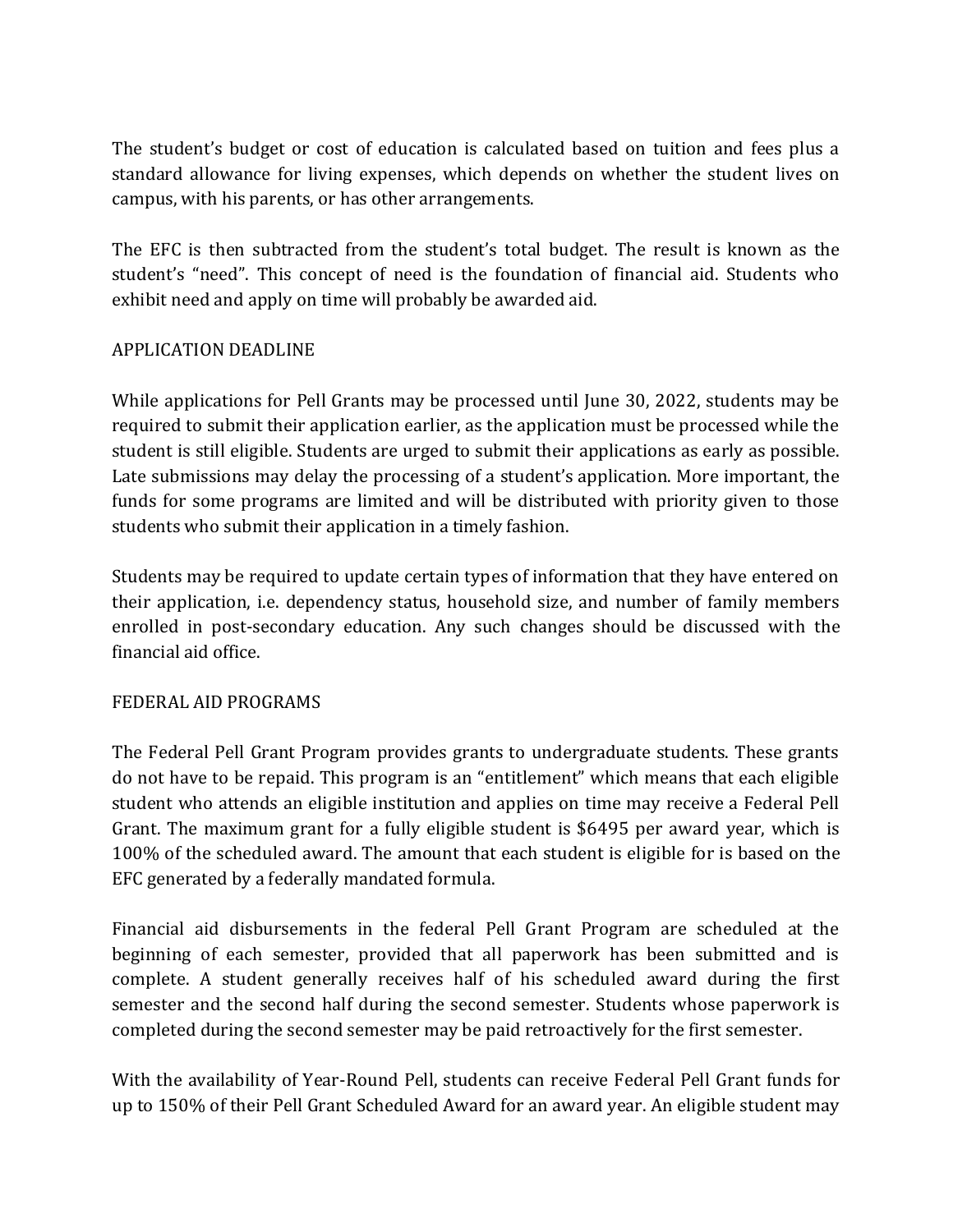now receive a Federal Pell Grant for the summer semester, even if he received 100% of his scheduled Federal Pell Grant award during the fall and spring semesters. To be eligible for the additional Pell Grant funds, the student must meet all general eligibility requirements to receive financial aid for the payment period and must be enrolled at least half time (six credits) in the payment period.

Students whose paper work is completed during the second or third semester may be paid retroactively for previous semesters in the same academic year.

The amount of Federal Pell Grant funds a student may receive over his lifetime is limited by federal law to 600%. If a student's lifetime eligibility used (LEU) equals 600%, the student may no longer receive Pell Grant funding.

Payments from the Federal Pell Program will either be made by credit to the student's tuition account or by direct disbursement to the student. Students will be informed of the expected amount of these payments. Students may inspect their tuition records during regular business hours at the business office.

**The Campus-Based Programs** are a group of programs funded under Title IV. The campus-based program in which the institution participates is:

FSEOG - Federal Supplemental Educational Opportunity Grants

In these programs, fixed sums are allocated to each school based on its size and other factors. The institution then analyzes the need of all eligible financial aid applicants whose paperwork is completed in a timely manner, and determines an equitable distribution of the funds available in a process known as "packaging." Students who apply after the initial packaging deadlines, (as posted in school), may be too late to receive any funds from these programs.

The Federal Supplemental Education Opportunity Grant is a Campus-Based grant program available to undergraduate students. Awards, when available, can range from \$100 to \$4,000.

Financial aid disbursements in the FSEOG Program are scheduled at the beginning of each semester, provided that all paperwork has been submitted and is complete. A student generally receives one half of his scheduled award during the first semester and the second half during the second semester. Students who complete their paperwork during the second semester may be paid retroactively for the first semester. However, students should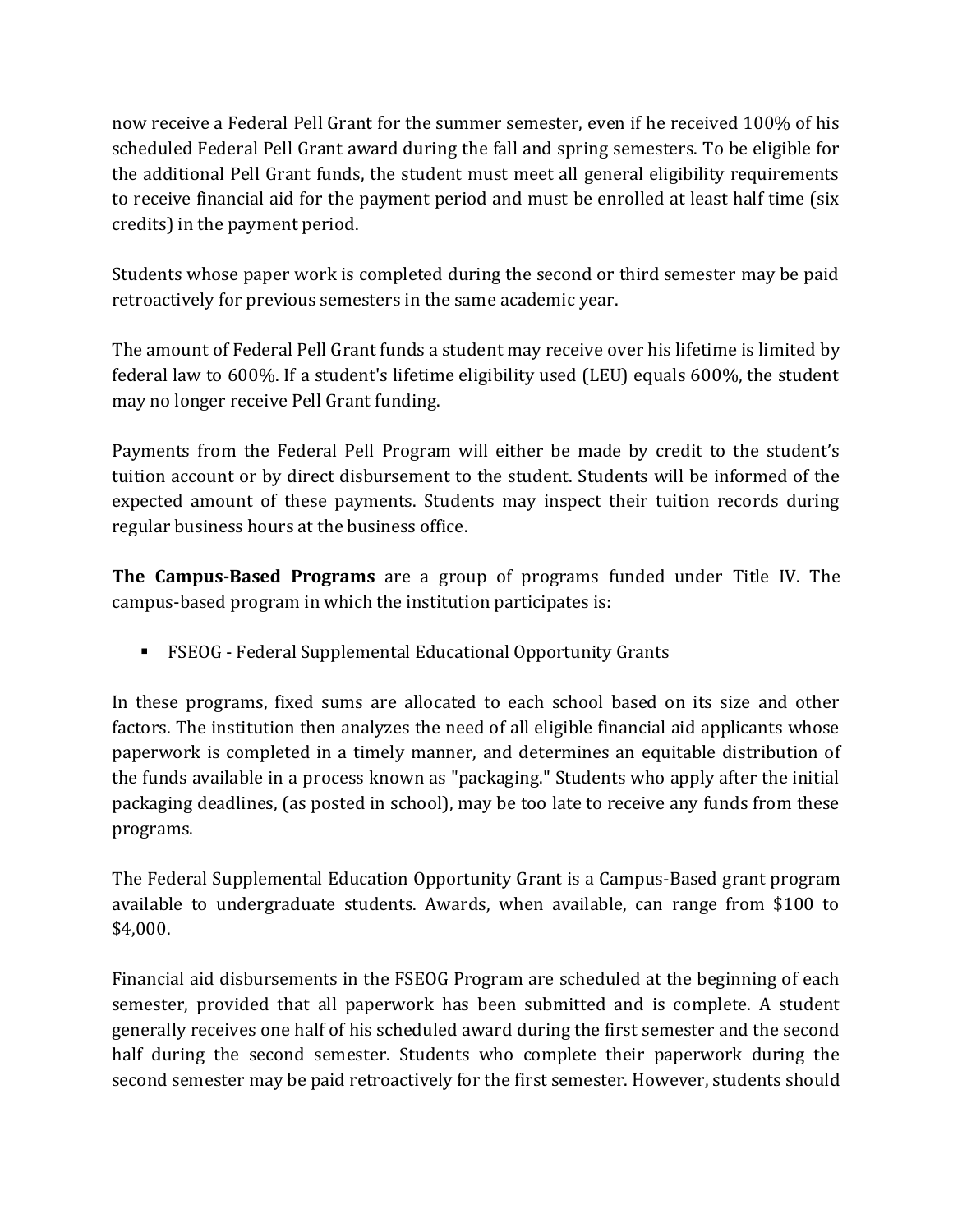keep in mind the strong likelihood that all FSEOG funds will have been allocated by that time.

Payments from the FSEOG program will be made by credit to the student's tuition account. Generally, the funds are matched 25% non-federal funds to 75% federal funds. However, if in a particular academic year the institution is granted a waiver of the institutional share requirement, the institution may choose not to provide the institutional match. Students will be informed of the expected amounts of these payments, and may inspect their tuition records during regular hours at the business office.

# **NY STATE TAP GRANTS – DESCRIPTION**

New York's Tuition Assistance Program (TAP), helps eligible New York residents attending in-state postsecondary institutions pay for tuition. TAP grants are based on the applicant's and his family's New York State taxable income.

To apply for a TAP grant, a student must fill out a FAFSA, generally followed by an additional TAP application by June 30, 2022.

To be eligible for an award the student must:

- $\triangleright$  meet one of the United States citizenship requirements;
- meet New York State residency requirements;
- $\triangleright$  enroll as a full-time undergraduate student;
- $\triangleright$  enroll in an approved program of study in an eligible New York State postsecondary institution;
- $\triangleright$  be matriculated;
- $\triangleright$  be in good academic standing; have at least a cumulative "C" average after receipt of two annual payments;
- $\triangleright$  not be in default on any Federal or State made student loan, or fail to comply with any service condition imposed by a State award program, or fail to make a required refund of any award;
- have a minimum tuition liability of at least \$200 per academic year (\$100 per semester);
- $\triangleright$  not exceed the income limitations established for the program;
- $\triangleright$  not be incarcerated:
- $\triangleright$  have a U.S. high school diploma satisfactory to TAP requirements, the equivalent recognized by the U.S. Secretary of Education, or a passing score on a federally approved ability-to-benefit test.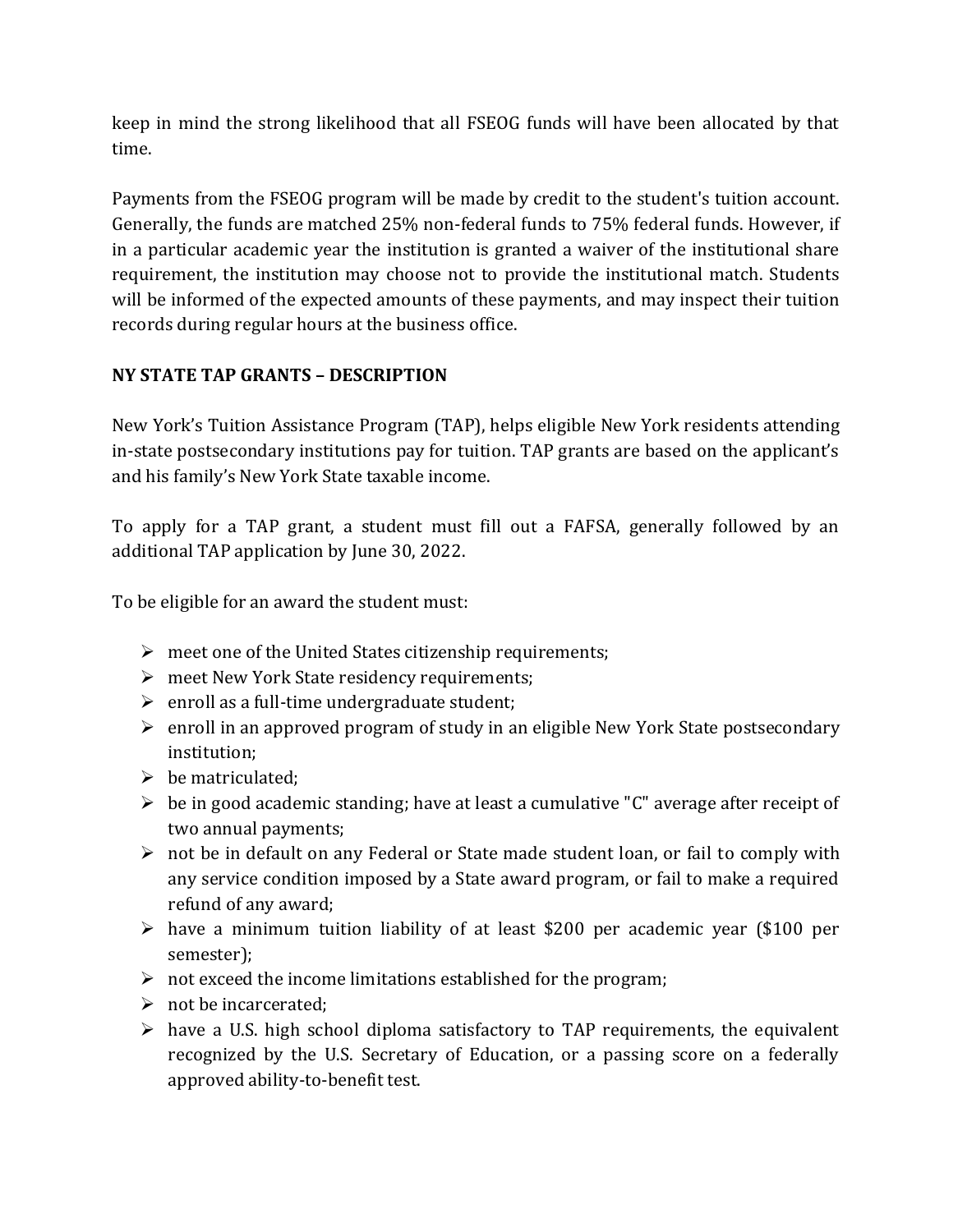The New York State Dream Act enables some students who do not meet the above requirements, to be eligible for TAP Awards.

If you fit one of the descriptions below, you may be eligible.

- 1. Your permanent home is in NYS and you are or have one of the following:
	- A. [U-Visa](https://www.hesc.ny.gov/dream/#U-Visa)
	- B. [T-Visa](https://www.hesc.ny.gov/dream/#T-Visa)
	- C. [Temporary protected status,](https://www.hesc.ny.gov/dream/#TPS) pursuant to the Federal Immigration Act of 1990
	- D. [Without lawful immigration status](https://www.hesc.ny.gov/dream/#WIS) (including those with DACA status)

AND you meet one of the following criteria:

- a. You attended a NYS high school for 2 or more years, graduated from a NYS high school, and are applying for an award for undergraduate study at a NYS college within *five* years of receiving your NYS high school diploma *OR*
- b. You attended a NYS high school for 2 or more years, graduated from a NYS high school, and are applying for an award for graduate study at a NYS college within *ten* years of receiving your NYS high school diploma *OR*
- c. You received a NYS high school equivalency diploma, and are applying for an award for undergraduate study at a NYS college within *five* years of receiving your NYS high school equivalency diploma
- 2. Your permanent home is outside of NYS and you are or have one of the following:
	- A. U.S. citizen
	- B. Permanent lawful resident
	- C. Of a class of refugees paroled by the attorney general under his or her parole authority pertaining to the admission of aliens to the U.S.
	- D. [U-Visa](https://www.hesc.ny.gov/dream/#U-Visa)
	- E. [T-Visa](https://www.hesc.ny.gov/dream/#T-Visa)
	- F. [Temporary protected status,](https://www.hesc.ny.gov/dream/#TPS) pursuant to the Federal Immigration Act of 1990
	- G. [Without lawful immigration status](https://www.hesc.ny.gov/dream/#WIS) (including those with DACA status)

AND you meet one of the following criteria:

a. You attended a NYS high school for 2 or more years, graduated from a NYS high school, and are applying for an award for undergraduate study at a NYS college within *five* years of receiving your NYS high school diploma *OR*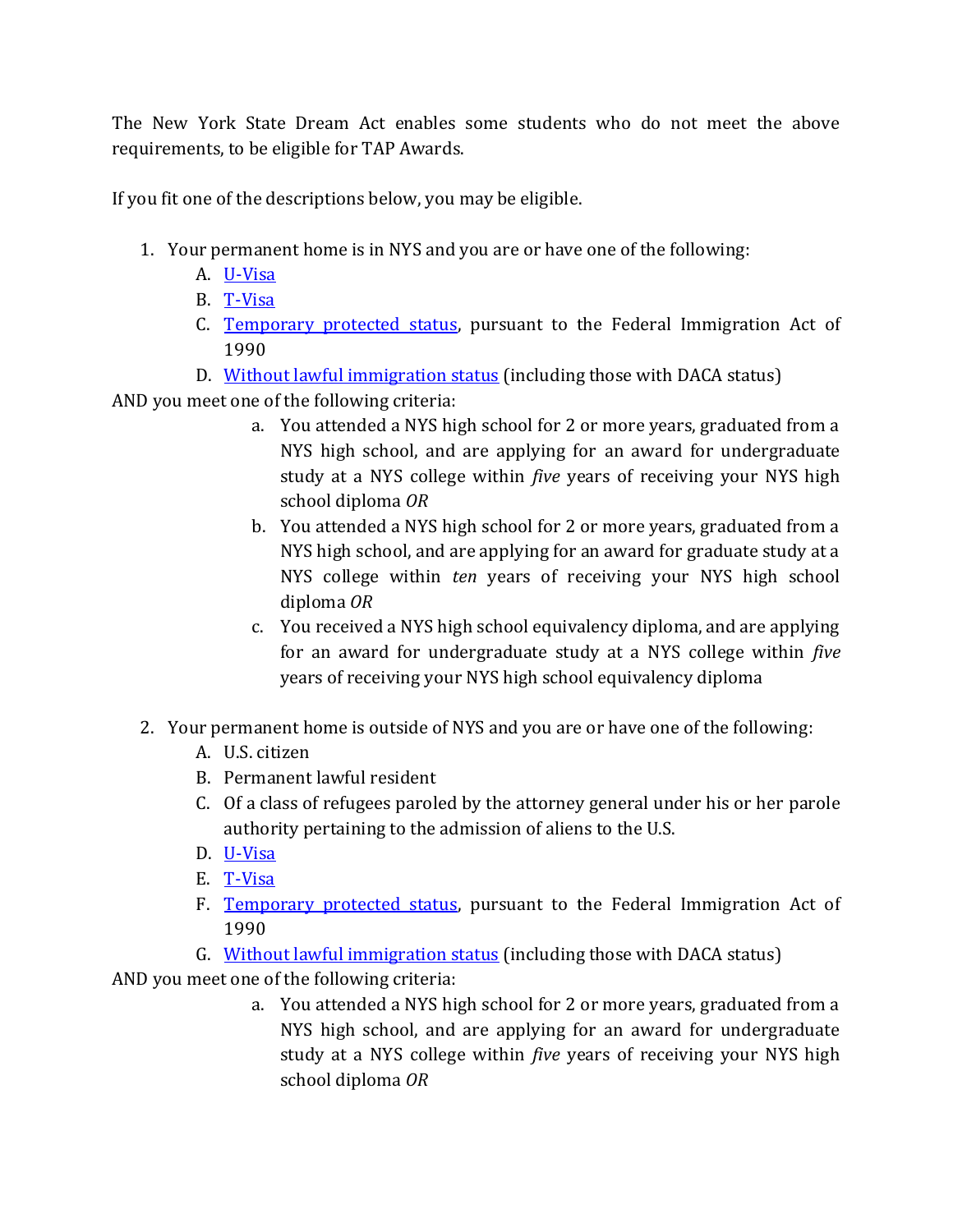- b. You attended a NYS high school for 2 or more years, graduated from a NYS high school, and are applying for an award for graduate study at a NYS college within *ten* years of receiving your NYS high school diploma *OR*
- c. You received a NYS high school equivalency diploma, and are applying for an award for undergraduate study at a NYS college within *five* years of receiving your NYS high school equivalency diploma

Students meeting the NYS Dream Act eligibility criteria can apply for TAP by accessing the Dream Act Application online at [https://nysdream.applyists.net/Account/LogOn?ReturnUrl=%2f.](https://nysdream.applyists.net/Account/LogOn?ReturnUrl=%2f)

The application is simple and straightforward, and all information provided will be used only for determining eligibility and administering awards. Applicants without lawful immigration status will not be asked for their home address and will not have to upload financial records.

Once you have submitted an application, it is your responsibility to monitor the status of your application and to make sure your application is complete. You will be able to monitor the status of your application online after submitting your application and uploading any required documentation. You will be notified by email when a determination has been made regarding your eligibility, at which point you will be required to accept the award.

The maximum yearly TAP award is \$5665. Award amounts are determined by:

- combined family NYS taxable income, Federal, State or local pension income and private pension and annuity income, if applicable;
- $\triangleright$  level of study;
- $\geq$  academic year in which first payment of TAP or any state award is received;
- $\triangleright$  type of postsecondary institution and the tuition charge;
- $\triangleright$  financial independence;
- other family members enrolled in NYS postsecondary education;
- $\triangleright$  other educational benefits received.

TIUNY will disburse any TAP funds due to the student as soon as possible, but not more than 45 days after the institution has credited the award to the student's account.

Instead of disbursing funds due to the student, the institution may credit them toward a future term if the student authorizes the credit in writing. They may also credit TAP payments toward charges the student has incurred for a future term. That term must